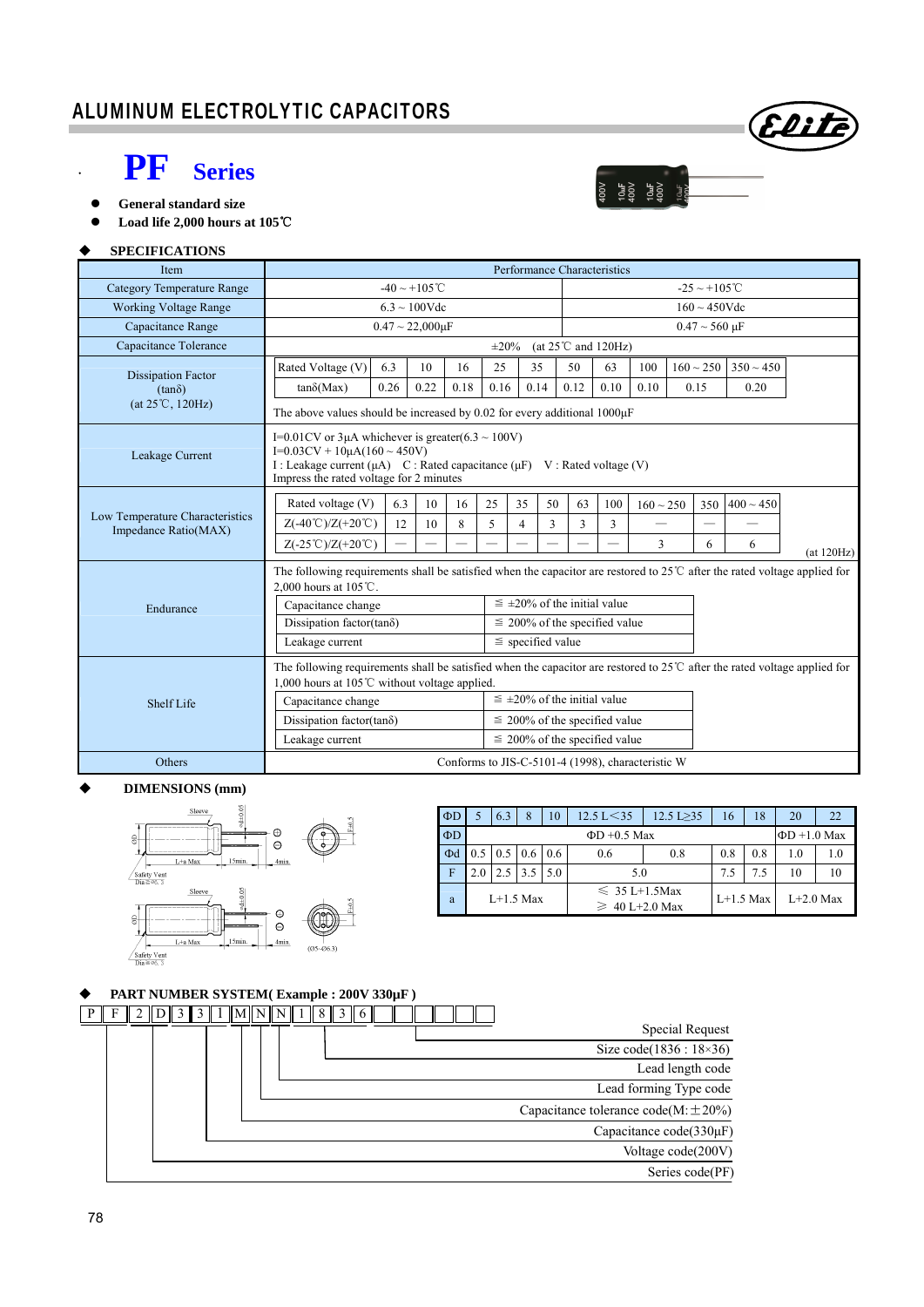# **PF Series**

### **Case size & Permissible rated ripple current: (mA rms) at 105**℃ **/ 120Hz**

| Vdc              |                   | 6.3  | <b>10</b>         |      | <b>16</b>         |      | 25                |        |
|------------------|-------------------|------|-------------------|------|-------------------|------|-------------------|--------|
| <b>uF</b>        | $\Phi D \times L$ | RC   | $\Phi D \times L$ | RC   | $\Phi D \times L$ | RC   | $\Phi D \times L$ | RC     |
| 10               |                   |      |                   |      | $5 \times 11$     | 40   | $5 \times 11$     | 43     |
| 15               |                   |      |                   |      | $5 \times 11$     | 45   | $5 \times 11$     | $47\,$ |
| 22               | $5 \times 11$     | 45   | $5 \times 11$     | 51   | $5 \times 11$     | 55   | $5 \times 11$     | 60     |
| 33               | $5 \times 11$     | 55   | $5 \times 11$     | 60   | $5 \times 11$     | 70   | $5 \times 11$     | 75     |
| 47               | $5 \times 11$     | 65   | $5 \times 11$     | 75   | $5 \times 11$     | 85   | $5 \times 11$     | 90     |
| 68               | $5 \times 11$     | 70   | $5 \times 11$     | 80   | $5 \times 11$     | 100  | $6.3\times11$     | 125    |
| 100              | $5 \times 11$     | 100  | $5 \times 11$     | 110  | $6.3\times11$     | 140  | $6.3\times11$     | 145    |
| 150              | $6.3\times11$     | 120  | $6.3\times11$     | 130  | $8 \times 11.5$   | 180  | $8\times11.5$     | 200    |
| 220              | $6.3\times11$     | 180  | $6.3\times11$     | 190  | $8\times11.5$     | 240  | $8 \times 11.5$   | 250    |
| 330              | $6.3\times11$     | 190  | $8 \times 11.5$   | 270  | $8 \times 11.5$   | 285  | $10 \times 12.5$  | 350    |
| 470              | $8\times11.5$     | 300  | $8 \times 11.5$   | 330  | $10 \times 12.5$  | 380  | $10\times16$      | 460    |
| 680              | $10 \times 12.5$  | 320  | $10 \times 12.5$  | 420  | $10\times16$      | 530  | $10\times 20$     | 650    |
| 1000             | $10 \times 12.5$  | 480  | $10\times16$      | 570  | $10\times 20$     | 680  | $12.5 \times 20$  | 830    |
| 1500             | $10\times16$      | 600  | $10\times 20$     | 750  | $12.5 \times 20$  | 860  | $12.5 \times 25$  | 1020   |
| 2200             | $10\times 20$     | 830  | $12.5 \times 20$  | 980  | $12.5 \times 25$  | 1130 | $16\times25$      | 1210   |
| 3300             | $12.5 \times 20$  | 1100 | $12.5 \times 25$  | 1250 | $16\times25$      | 1270 | $16 \times 31.5$  | 1540   |
| 4700             | $12.5 \times 25$  | 1320 | $16\times25$      | 1350 | $16 \times 31.5$  | 1570 | $16 \times 35.5$  | 1650   |
| 6800             | $16\times25$      | 1495 | $16 \times 31.5$  | 1670 | $18 \times 35.5$  | 1930 | $18 \times 35.5$  | 1950   |
| 10000            | $16 \times 31.5$  | 1832 | $18 \times 35.5$  | 2010 | $18\times40$      | 2060 | $18\times40$      | 2100   |
| 15000            | $18 \times 35.5$  | 2235 | $18\times40$      | 2360 |                   |      |                   |        |
| 22000            | $18\times 40$     | 2375 |                   |      |                   |      |                   |        |
|                  |                   | 35   | 50                |      | 63                |      | <b>100</b>        |        |
| <b>Vdc</b><br>uF | $\Phi D \times L$ | RC   | $\Phi D \times L$ | RC   | $\Phi D \times L$ | RC   | $\Phi D \times L$ | RC     |
| 0.47             |                   |      | $5 \times 11$     | 11   | $5 \times 11$     | 8    | $5 \times 11$     | 12     |
| $\mathbf{1}$     |                   |      | $5 \times 11$     | 16   | $5 \times 11$     | 12   | $5 \times 11$     | 18     |
| 2.2              |                   |      | $5 \times 11$     | 23   | $5 \times 11$     | 20   | $5 \times 11$     | $27\,$ |
| 3.3              |                   |      | $5 \times 11$     | 29   | $5 \times 11$     | 24   | $5 \times 11$     | 33     |
| 4.7              |                   |      | $5 \times 11$     | 34   | $5 \times 11$     | 34   | $5 \times 11$     | 39     |
| 6.8              |                   |      | $5 \times 11$     | 35   | $5 \times 11$     | 37   | $5 \times 11$     | 46     |
| 10               | $5 \times 11$     | 47   | $5 \times 11$     | 50   | $5 \times 11$     | 50   | $6.3\times11$     | 65     |
| 15               | $5 \times 11$     |      |                   |      |                   |      |                   |        |
| $22\,$           |                   | 50   | $5 \times 11$     | 52   | $5 \times 11$     | 65   | $6.3\times11$     | 66     |
|                  | $5 \times 11$     | 65   | $5 \times 11$     | 75   | $6.3\times11$     | 85   | $6.3\times11$     | 85     |
| 33               | $5 \times 11$     | 88   | $6.3\times11$     | 100  | $6.3\times11$     | 110  | $8 \times 11.5$   | 125    |
| 47               | $6.3\times11$     | 115  | $6.3\times11$     | 125  | $8 \times 11.5$   | 150  | $10 \times 12.5$  | 165    |
| 68               | $8\times11.5$     | 130  | $8 \times 11.5$   | 159  | $10 \times 12.5$  | 198  | $10\times16$      | 200    |
| 100              | $8\times11.5$     | 200  | $8\times11.5$     | 210  | $10 \times 12.5$  | 250  | $10\times 20$     | 265    |
| 150              | $10 \times 12.5$  | 240  | $10\times12.5$    | 290  | $10\times16$      | 330  | $12.5 \times 20$  | 335    |
| 220              | $10 \times 12.5$  | 320  | $10\times16$      | 370  | $10\times20$      | 410  | $12.5 \times 25$  | 440    |
| 330              | $10\times16$      | 420  | $10\times 20$     | 550  | $12.5 \times 20$  | 550  | $16\times25$      | 660    |
| 470              | $10\times 20$     | 570  | $12.5 \times 20$  | 660  | $12.5 \times 25$  | 720  | $16 \times 31.5$  | 880    |
| 680              | $12.5 \times 20$  | 730  | $12.5\times25$    | 860  | $16\times25$      | 1000 | $16 \times 35.5$  | 1202   |
| 1000             | $12.5 \times 25$  | 1000 | $16\times25$      | 1020 | $16 \times 31.5$  | 1130 | $18 \times 35.5$  | 1300   |
| 1500             | $16\times25$      | 1110 | $16 \times 31.5$  | 1350 | $16 \times 35.5$  | 1450 |                   |        |
| 2200             | $16 \times 31.5$  | 1450 | $18 \times 35.5$  | 1690 | $18\times40$      | 1780 |                   |        |
| 3300             | $18 \times 31.5$  | 1600 | $18\times 40$     | 2060 |                   |      |                   |        |

Elite